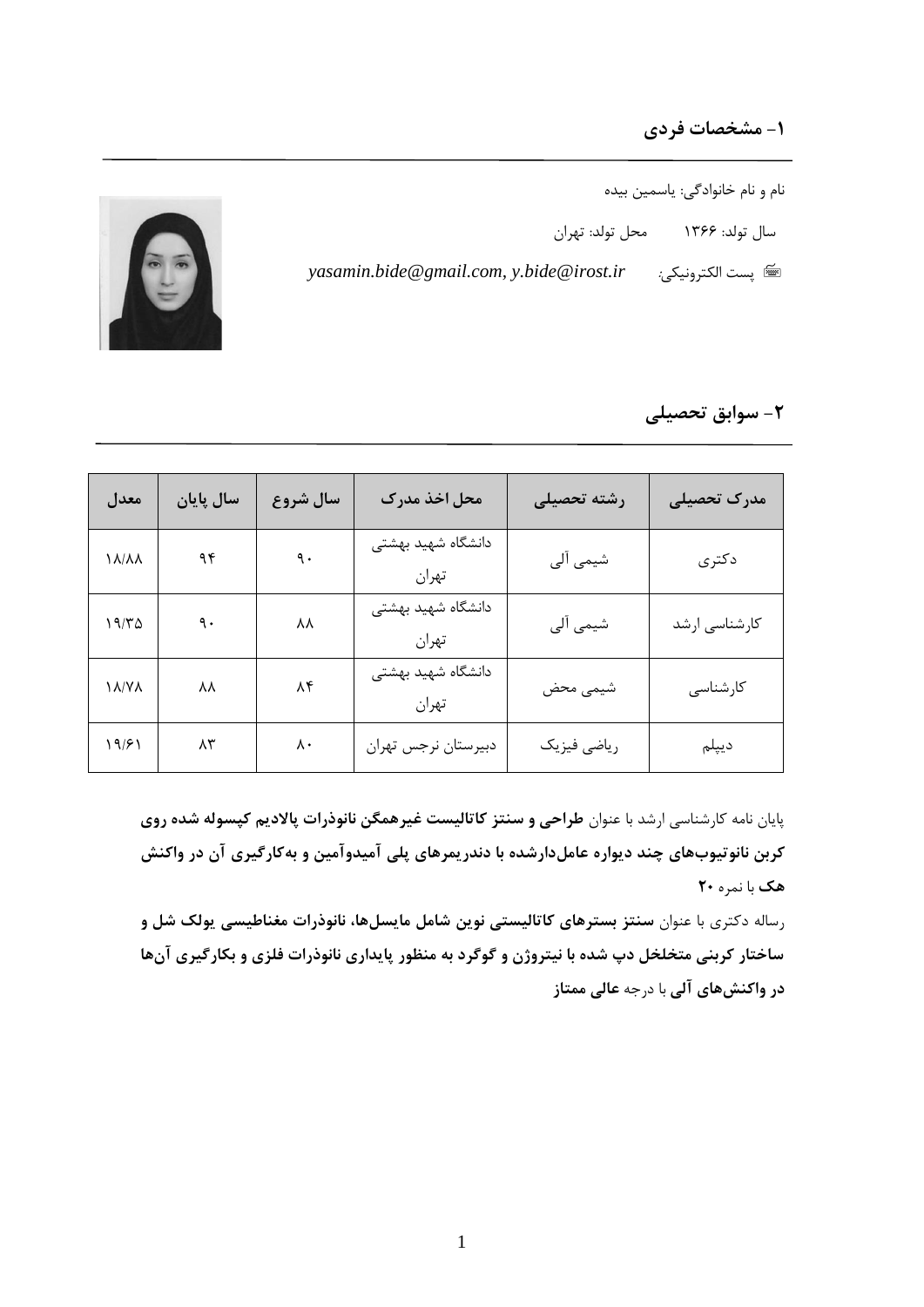## **الف( مقاالت علمی**

1. [Pd nanoparticles immobilized on PAMAM-grafted MWCNTs hybrid materials](javascript:void(0))  [as new recyclable catalyst for Mizoraki–Heck cross-coupling reactions,](javascript:void(0)) MR Nabid, Y Bide, SJT Rezaei, Applied Catalysis A: General 406 (1-2), 124-132, 2011

2. [The use of tetragonal star-like polyaniline nanostructures for efficient solid](javascript:void(0))  [phase extraction and trace detection of Pb \(II\) and Cu \(II\) in agricultural products, sea](javascript:void(0))  [food...M](javascript:void(0)) Behbahani, Y Bide, M Salarian, M Niknezhad, S Bagheri, A Bagheri, Food chemistry 158, 14-19, 2014.

3. \*Fe3O4–SiO2–P4VP pH‐[sensitive microgel for immobilization of nickel](javascript:void(0))  [nanoparticles: An efficient heterogeneous catalyst for nitrile reduction in water,](javascript:void(0)) MR Nabid, Y Bide, M Niknezhad, ChemCatChem, 6 (2), 538-546, 2014.

4. [Gold nanoparticles supported on supramolecular ionic liquid grafted graphene:](javascript:void(0))  [a bifunctional catalyst for the selective aerobic oxidation of alcohols,](javascript:void(0)) M Mahyari, A Shaabani, Y Bide, RSC Advances 3 (44), 22509-22517, 2013.

5. [H40-PCL-PEG unimolecular micelles both as anchoring sites for palladium](javascript:void(0))  [nanoparticles and micellar catalyst for Heck reaction in water,](javascript:void(0)) MR Nabid, Y Bide, Applied Catalysis A: General 469, 183-190, 2014.

6. [A pH responsive nanogel composed of magnetite, silica and poly\(4](javascript:void(0)) [vinylpyridine\) for extraction of Cd\(II\), Cu\(II\), Ni\(II\) and Pb\(II\),](javascript:void(0)) M Behbahani, Y Bide, S Bagheri, M Salarian, F Omidi, MR Nabid, Microchimica Acta, 2015.

7. [A new approach for the synthesis of polyaniline microstructures with a unique](javascript:void(0))  [tetragonal star-like morphology,](javascript:void(0)) SJT Rezaei, Y Bide, MR Nabid, Synthetic Metals 161 (13-14), 1414-1419, 2011.

8. [PdNPs@ P2VP-Fe 3 O 4 Organic–Inorganic Hybrid Microgels as a Nanoreactor](javascript:void(0))  [for Selective Aerobic Oxidation of Alcohols,](javascript:void(0)) MR Nabid, Y Bide, E Aghaghafari, SJT Rezaei, Catalysis letters 144 (2), 355-363, 2014.

9. [Electrocatalytic oxidation of oxalic acid on palladium nanoparticles](javascript:void(0))  [encapsulated on polyamidoamine dendrimer-grafted multi-walled carbon nanotubes](javascript:void(0))  [hybrid mate...H](javascript:void(0)) Ahmar, AR Fakhari, MR Nabid, SJT Rezaei, Y Bide, Sensors and Actuators B: Chemical 171, 611-618, 2012.

10. [Synthesis of a yolk/shell Fe 3 O 4@ poly \(ionic liquid\) s-derived nitrogen doped](javascript:void(0))  [graphitic porous carbon materials and its application as support for nickel catalysts,](javascript:void(0)) MR Nabid, Y Bide, Z Habibi, RSC Advances 5 (3), 2258-2265, 2015.

11. [An efficient ultrasound-promoted one pot synthesis of spiroacenaphthylene](javascript:void(0))  [pyrazolotriazole and pyrazolophthalazine derivatives,](javascript:void(0)) SJT Rezaei, Y Bide, MR Nabid, Tetrahedron Letters 53 (38), 5123-5126, 2012.

12. [Ni@ Pd core–shell nanoparticles immobilized on yolk–shell Fe3O4@](javascript:void(0))  [polyaniline composites as a highly efficient, magnetically separable and atom](javascript:void(0))[economical cat...,](javascript:void(0)) MR Nabid, Y Bide, N Ghalavand, M Niknezhad, Applied Organometallic Chemistry 28 (6), 389-395, 2014.

13. [Iron \(III\) porphyrin supported on S and N co-doped graphene quantum dot as](javascript:void(0))  [an efficient photocatalyst for aerobic oxidation of alcohols under visible light](javascript:void(0))  [irradiation,](javascript:void(0)) M Mahyari, Y Bide, JN Gavgani, Applied Catalysis A: General 517, 100- 109, 2016.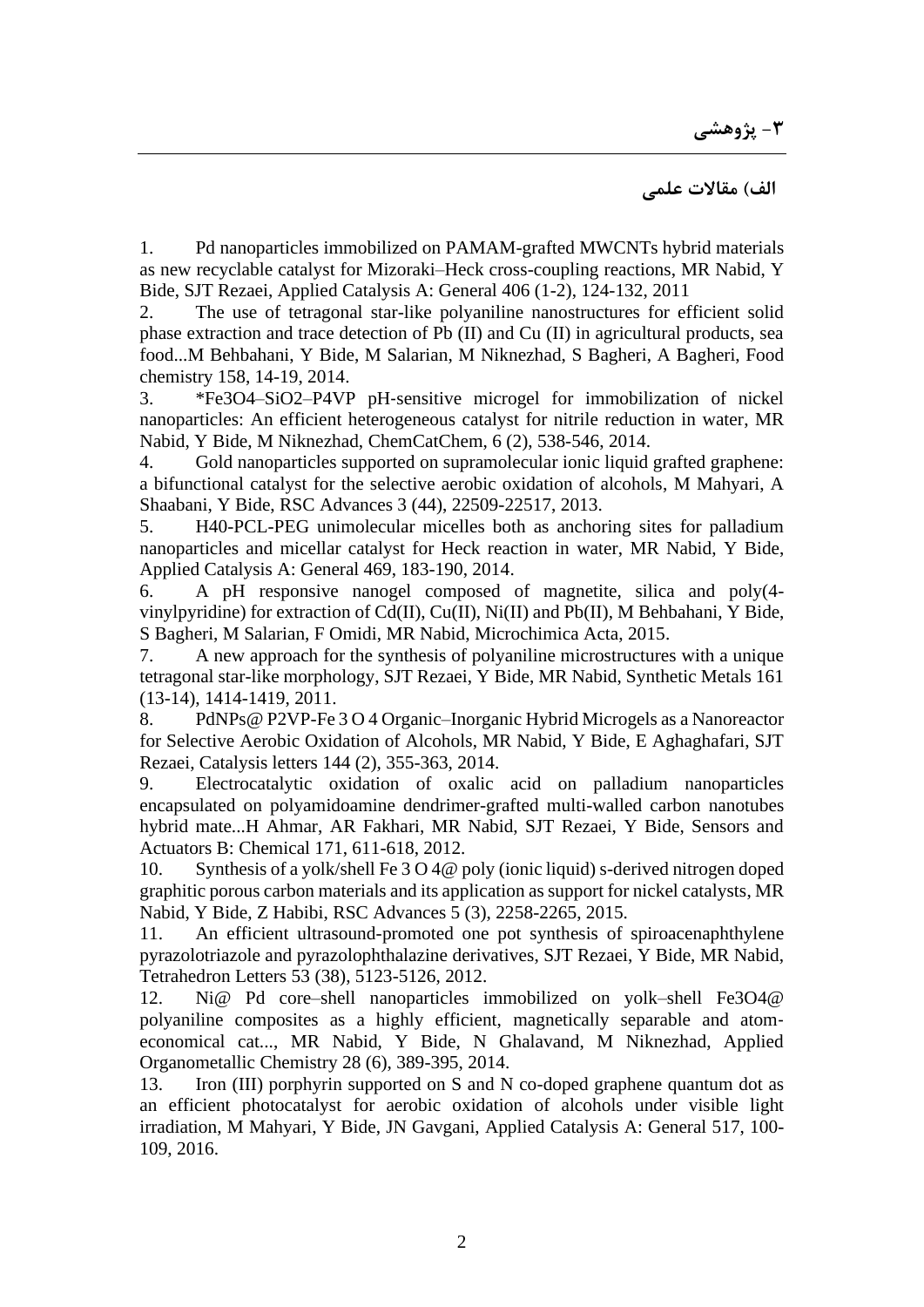14. [Copper core silver shell nanoparticle–yolk/shell Fe 3 O 4@ chitosan-derived](javascript:void(0))  [carbon nanoparticle composite as an efficient catalyst for catalytic epoxidation in water,](javascript:void(0)) MR Nabid, Y Bide, M Abuali, RSC Advances 4 (68), 35844-35851, 2014.

15. [Poly\(2-aminothiazole\) as a unique precursor for nitrogen and sulfur co-doped](javascript:void(0))  [porous carbon: Immobilization of very small gold nanoparticles and its catalytic](javascript:void(0))  [applica...,](javascript:void(0)) Y Bide, MR Nabid, F Dastar, RSC Advances, 2015.

16. [Application of pH-sensitive magnetic microgel as a sorbent for the](javascript:void(0))  [preconcentration of phenoxy acid herbicides in water samples,](javascript:void(0)) Hadi Tabani, Kamal Khodaei, Yasamin Bide, Farzaneh Dorabadi Zare, Saeed Mirzaei, Journal of Chromatography A, 2015, 1407, 21-29.

17. [One Pot Synthesis of Nickel Nanoparticles Stabilized on](javascript:void(0))  [rGO/Polyethyleneimine Aerogel for the Catalytic Hydrogen Generation,](javascript:void(0)) MR Nabid, Y Bide, F Dastar, Catalysis Letters, 2015.

18. [\\*Boron and nitrogen co-doped carbon dots as a metal-free catalyst for hydrogen](javascript:void(0))  [generation from sodium borohydride,](javascript:void(0)) MR Nabid, Y Bide, N Fereidouni, New Journal of Chemistry 40 (10), 8823-8828, 2016.

19. [Facile synthesis and catalytic application of selenium doped graphene/CoFe 2](javascript:void(0))  [O 4 for highly efficient and noble metal free dehydrogenation of formic acid,](javascript:void(0)) Y Bide, MR Nabid, B Etemadi, International Journal of Hydrogen Energy 41 (44), 20147- 20155, 2016.

20. [Highly selective determination of amitriptyline using Nafion-AuNPs@](javascript:void(0))  [branched polyethyleneimine-derived carbon hollow spheres in pharmaceutical drugs](javascript:void(0))  [and biolo...,](javascript:void(0)) ZR Zad, SSH Davarani, AR Taheri, Y Bide, Biosensors and Bioelectronics 86, 616-622, 2016.

21. Morphological Investigation of Poly (2‐aminothiazole) Prepared by Rapid Initiated Polymerization, MR Nabid, Y Bide, Advances in Polymer Technology, 1, 2016.

22. Copper (I) ion stabilized on fe3o4‐core ethylated branched polyethyleneimine‐ shell as magnetically recyclable catalyst for ATRP reaction, MR Nabid, Y Bide, N Ghalavand, Journal of Applied Polymer Science 132 (33) 1, 2015.

23. Preconcentration and extraction of lead ions in vegetable and water samples by N-doped carbon quantum dot conjugated with Fe3O4 as a green and facial adsorbent, M Mashkani, A Mehdinia, A Jabbari, Y Bide, MR Nabid, Food chemistry 239, 1019- 1026, 2018.

24. A yolk shell Fe3O4@ PA-Ni@ Pd/Chitosan nanocomposite-modified carbon ionic liquid electrode as a new sensor for the sensitive determination of fluconazole in..., ZR Zad, SSH Davarani, A Taheri, Y Bide, Journal of Molecular Liquids, 2018, 253, 233.

**25.** Maghemite/nitrogen-doped graphene hybrid material as a reusable bifunctional catalyst for glycolysis of polyethylene terephthalate, MR Nabid, Y Bide, N Fereidouni, B Etemadi, Polymer Degradation and Stability 144, 434-441. 2017.

26. Ag@ Pd nanoparticles immobilized on a nitrogen-doped graphene carbon nanotube aerogel as a superb catalyst for the dehydrogenation of formic acid, MR Nabid, Y Bide, B Etemadi, New Journal of Chemistry 41 (19), 10773-10779, 2017.

27. Yolk/Shell AuNPs@ Polyethyleneimine-Derived Carbon Nanoparticles as Nanoreactor for Catalytic Nitroarenes Reduction, MR Nabid, Y Bide, M Shojaipour, F Dastar, Catalysis Letters 146 (1), 229-237.

**29.** Hydrogen release from sodium borohydride by Fe<sub>2</sub>O<sub>3</sub>@nitrogen-doped carbon core-shell nanosheets as reasonable heterogeneous catalyst, MR Nabid, Y Bide, B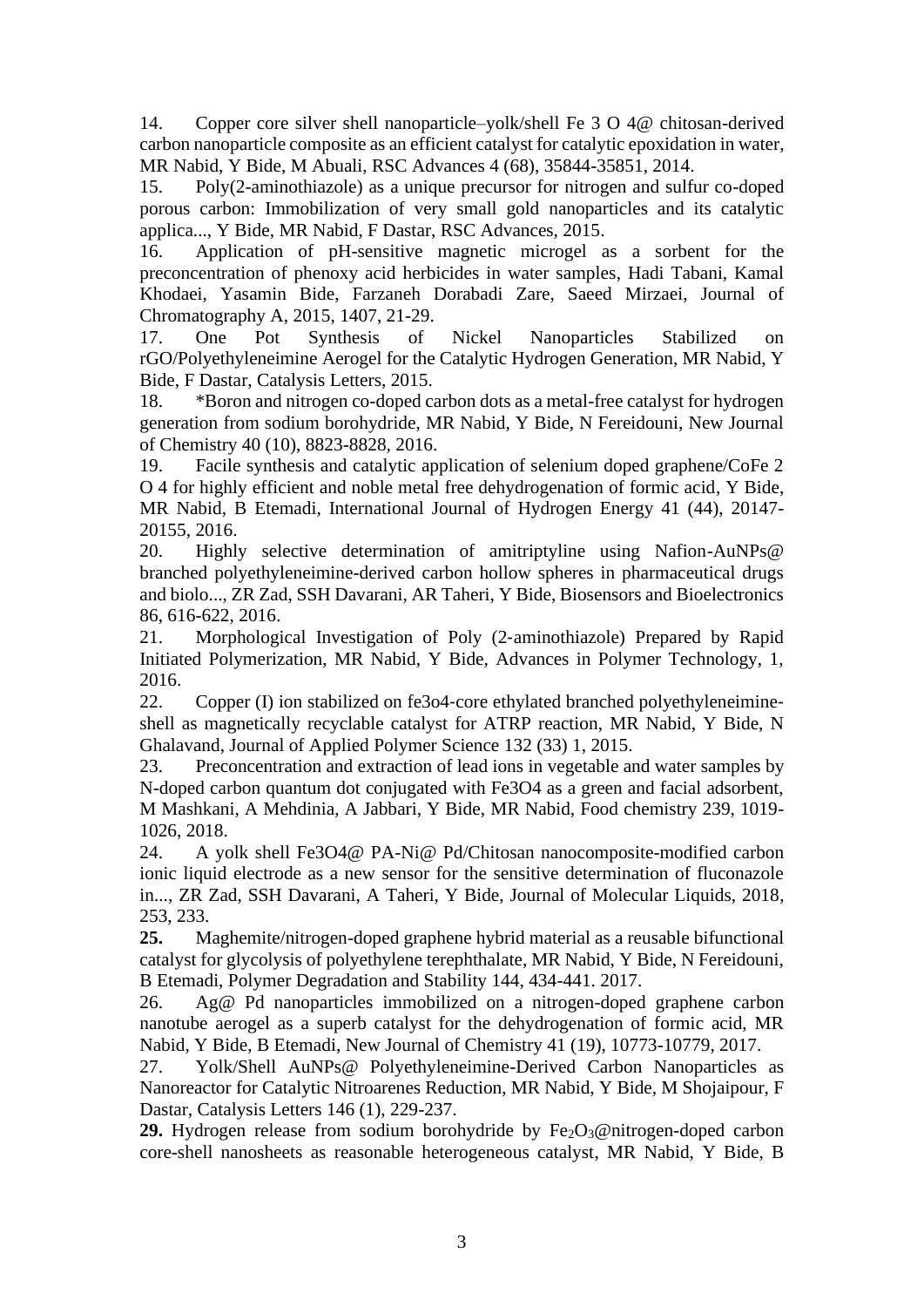Kamali, International Journal of Hydrogen Energy, In Press. DOI: 10.1016/j.ijhydene.2019.08.038.

**30.** Boron nitride nanosheets decorated with Fe<sub>3</sub>O<sub>4</sub> nanoparticles as a magnetic bifunctional catalyst for post‐consumer PET wastes recycling, MR Nabid, Y Bide, M Jafari, Polymer Degradation and Stability, In Press. DOI: 10.1016/j.polymdegradstab.2019.108962.

31. One-step synthesis of Ni@Pd/NH2-Fe3O4 nanoparticles as affordable catalyst for formic acid dehydrogenation, MR Nabid, Y Bide, M Jafari, Chinese Journal of Chemical Engineering, DOI: 10.1016/j.cjche.2020.07.067,

32. Enhancing forward osmosis performance via an oligomeric deep eutectic solvent as a draw solute, S Shokrollahzadeh, Y Bide, S Gholami, Desalination, 491 (2020) 114473.

33. Toward tailoring of a new draw solute for forward osmosis process:

Branched poly (deep eutectic solvent)-decorated magnetic nanoparticles, Y. Bide, S. Shokrollahzadeh, Journal of Molecular Liquids, 320 (2020) 114409.

34. Forward osmosis using highly water dispersible sodium alginate sulfate coated-Fe3O4 nanoparticles as innovative draw solution for water desalination, F. Khazaie, S. Shokrollahzadeh, Y. Bide, S. Sheshmani, A.S. Shahvelayati, Process Safety and Environmental Protection, 146 (2021) 789-799.

35. High-Flux sodium alginate sulfate draw solution for water recovery from saline waters and wastewaters via forward osmosis, F. Khazaie, S. Shokrollahzadeh, Y. Bide, S. Sheshmani, A.S. Shahvelayati, Chemical Engineering Journal, 417 (2021) 129250.

| اسامی همکاران به             |      |                                 | مشخصات هماىش                |                                                        |                                                                                                                                                                                                                        |          |
|------------------------------|------|---------------------------------|-----------------------------|--------------------------------------------------------|------------------------------------------------------------------------------------------------------------------------------------------------------------------------------------------------------------------------|----------|
| ترتيب اولويت                 | سال  | محل<br>برگزاری                  | سطح                         | نام همایش                                              | عنوان مقاله                                                                                                                                                                                                            | رد<br>نې |
| محمدرضا نبيد،<br>ياسمين بيده | 144  | دانشگاه<br>تبريز                | كشورى<br>ملی                | بیست و دومین<br>سمينار شيمي آلي<br>ايران               | Copper <sub>core</sub> Silver <sub>shell</sub><br>Nanoparticles-Yolk/Shell<br>Fe3O4@Chitosan-Derived<br><b>Carbon Nanoparticles as an</b><br><b>Efficient Catalyst for</b><br><b>Catalytic Epoxidation in</b><br>Water | 1        |
| محمدرضا نبيد،<br>ياسمين بيده | 1393 | پژوهشگاه<br>پلیمر و<br>پتروشيمى | علمی<br>معتبر بين<br>المللى | يازدهمين سمينار<br>بين المللي علوم<br>پليمر و تکنولوژي | <b>Nickel Nanoparticles</b><br><b>Immobilized on Magnetic pH-</b><br><b>Sensitive Microgel for</b><br><b>Catalytic Reduction of Nitriles</b><br>in Water                                                               | ۲        |
| محمدرضا نبيد،<br>ياسمين بيده | 141  | دانشگاه<br>امير كبير            | بين المللي                  | دهمين سمينار<br>بين المللي علوم<br>پليمر و تکنولوژي    | Synthesis of a Unimolecular<br><b>Micelle Both as Anchoring</b><br><b>Sites for Palladium</b><br><b>Nanaoparticles and Micellar</b><br><b>Catalyst for Heck Reaction in</b><br>Water                                   | ٣        |

**ردیف ب( کنفرانس ها**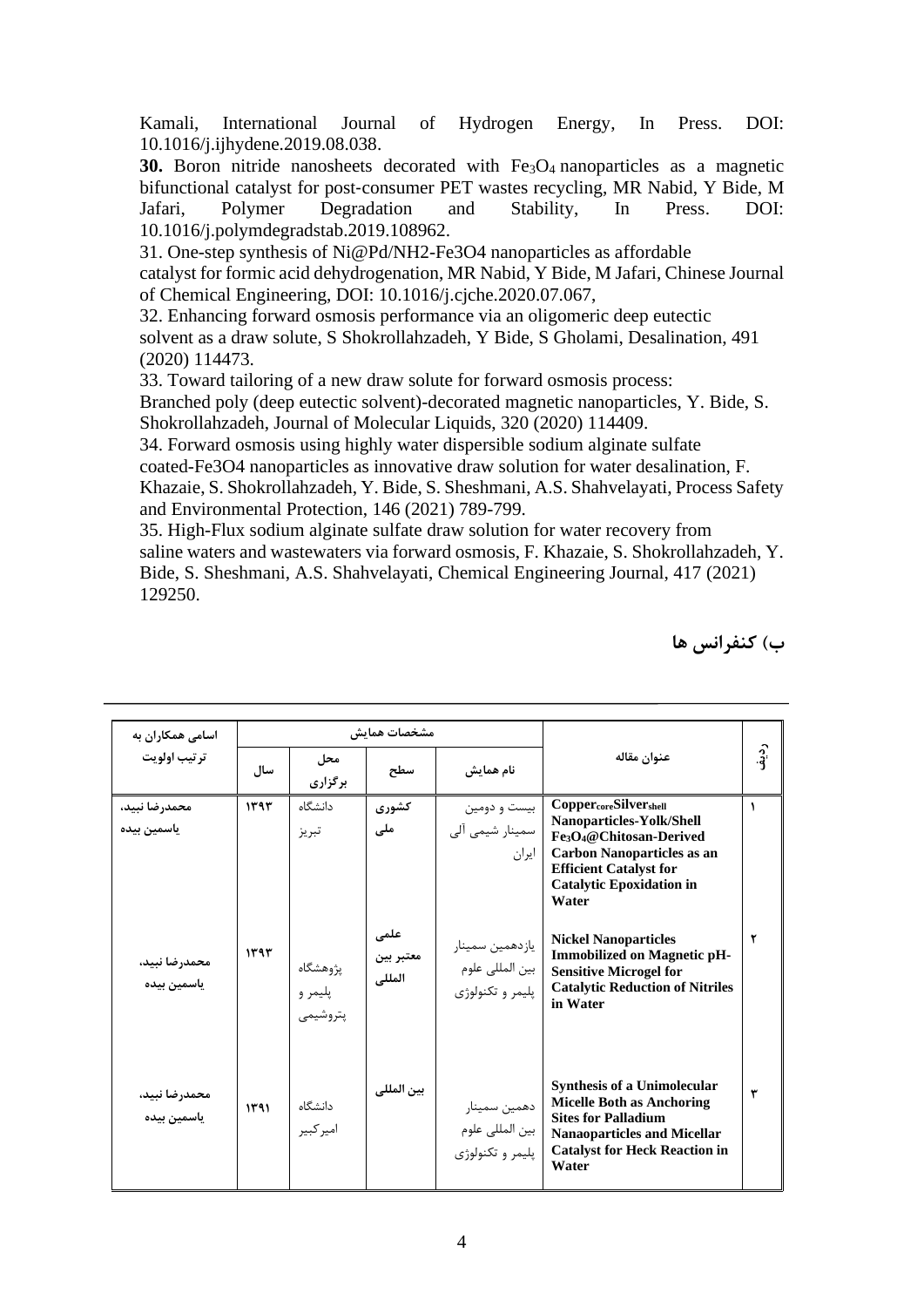| محمدرضا نبيد، جمال<br>طباطبايي، ياسمين<br>ىىدە | ۱۳۹۲ | دانشگاه<br>ابوعلى سينا<br>همدان | كشورى<br>ملی |                                          | new recyclable catalyst for<br><b>Heck cross-coupling reactions</b>                                                                                                                                                   | ۴ |
|------------------------------------------------|------|---------------------------------|--------------|------------------------------------------|-----------------------------------------------------------------------------------------------------------------------------------------------------------------------------------------------------------------------|---|
| ياسمين بيده،<br>محمدرضا نبيد                   | 1394 | دانشگاه<br>کردستان              | کشوری<br>ملی | بیست و سومین<br>سمینار شیمی آلی<br>ايران | Straightforward synthesis of<br>nitrogen and sulfur co-doped<br>porous carbon:<br><b>Immobilization of very small</b><br>gold nanoparticles and its<br>catalytic application                                          | ۵ |
| ياسمين بيده،<br>محمدرضا نبيد                   | 1394 | دانشگاه<br>کردستان              | کشوری<br>ملی | بیست و سومین<br>سمینار شیمی آلی<br>ايران | <b>Yolk-shell Nanoparticles with</b><br><b>Iron Oxide Cores and</b><br>Polyaniline Shells as a support<br>for Nickel@Palldium<br>nanoparticles: Investigation of<br>catalytic activity for<br>nitrobenzenes reduction | ۶ |

**ج( تدوین کتاب ) به شیوه تالیف(:** 

| ناشر       | تاريخ<br>چاپ | نوع کتاب |       |       |       |       |                     |
|------------|--------------|----------|-------|-------|-------|-------|---------------------|
|            |              | تدوين    | ترجمه | تجديد | تصنيف | تألىف | عنوان كتاب          |
| انتشارات   | ۱۳۹۴         |          |       |       |       |       | گرافن، با نگاهی بر  |
| دانشگاه    |              |          |       |       |       |       | فولرن و نانولولههای |
| شهید بهشتی |              |          |       |       |       |       | كربنى               |

**د( طرح پژوهشی** 

- **1( همکار اصلی طرح " طراحی و تولید کاتالیزورهاي نانوذرات نیکل و طال کپسوله شده روي نانو ساختارهاي کربنی مزوپور )متخلخل( و بکارگیري آن در واکنشهاي کاهش ترکیبات نیتریل و نیترو" با حمایت صندوق حمایت از پژوهشگران ریاست جمهوري با تعهد چاپ دو مقاله 1Q ISI**
- **2( پژوهشگر پسادکتري مشترك میان صندوق حمایت از پژوهشگران و فناوران ریاست جمهوري و دانشگاه شهید بهشتی در قالب طرح " سنتز ساختارهاي**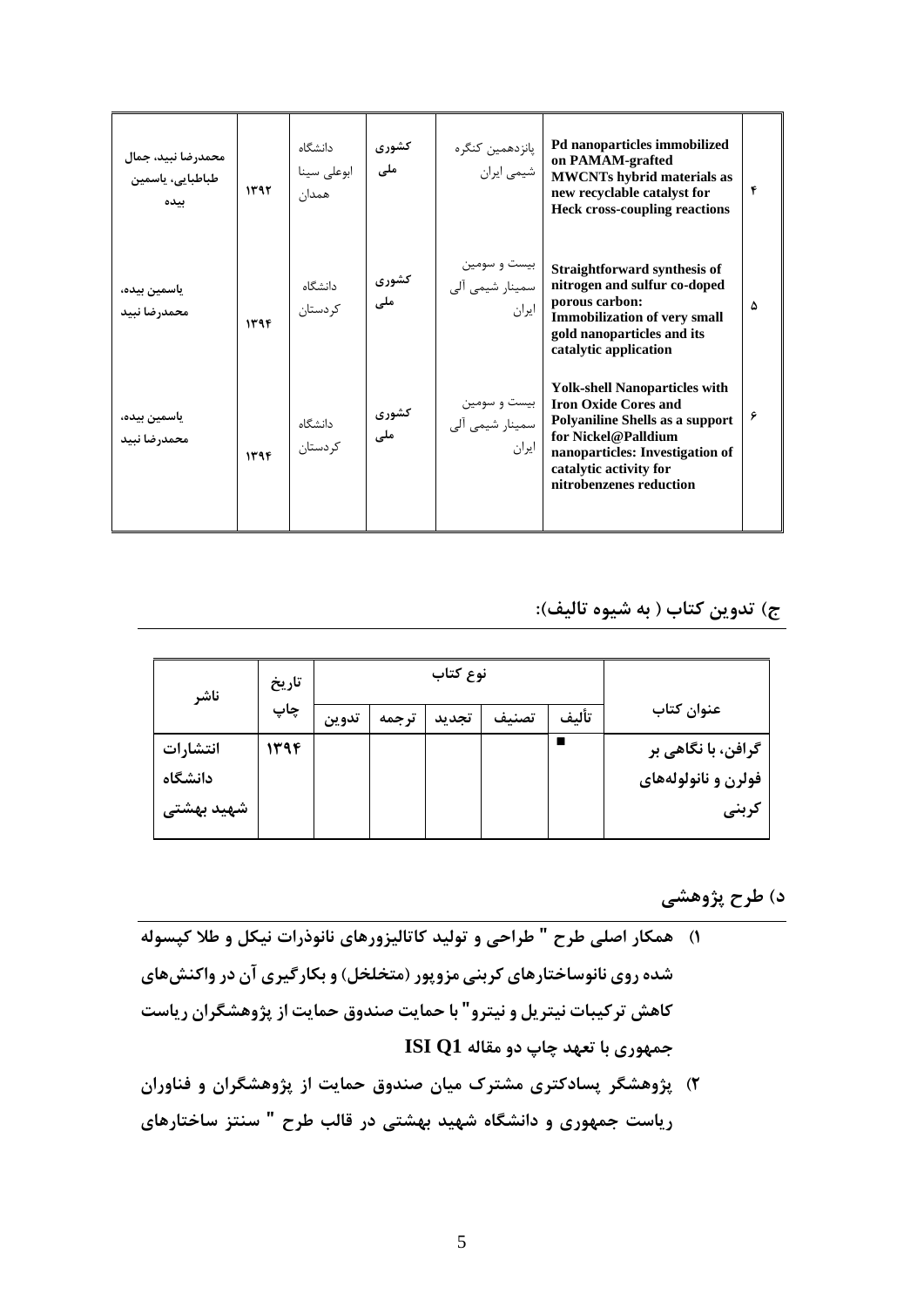**شامل گرافن دوپه شده به عنوان کاتالیست براي واکنش تولید هیدروژن از فرمیک اسید" با تعهد چاپ دو مقاله 1Q ISI**

- **3( همکار اصلی طرح "طراحی و ساخت فتوکاتالیستهاي سبز الگوگرفته از طبیعت بر پایه کوانتوم داتهاي گرافنی دوپ شده با هترواتمها با بازده کوانتومی باال و به کارگیري آن در واکنش اکسایش ترکیبات آلی " با حمایت صندوق حمایت از پژوهشگران ریاست جمهوري با تعهد چاپ دو مقاله 1Q ISI**
- **4( همکار اصلی طرح "طراحی و ساخت کاتالیستهاي نوین بر پایه کوانتوم دات هاي کربنی یا گرافن دوپ شده با هترواتمها و به کارگیري آن در واکنش تولید هیدروژن از سدیم بوروهیدرید و هیدروژناسیون متوالی نیتروبنزن ها" با حمایت صندوق حمایت از پژوهشگران ریاست جمهوري با تعهد چاپ دو مقاله 1Q ISI**

**افتخارات**

- **1( فارغ التحصیل رتبه یک دوره کارشناسی، فارغ التحصیل ممتاز دوره کارشناسی ارشد و فارغ التحصیل ممتاز دوره دکتري.**
- **2( رتبه یک آزمون دکتري 90 در دانشگاه شهید بهشتی و رتبه یک آزمون دکتري 90 در دانشگاه تهران**
	- **3( برگزیده جایزه تحصیلی دکتر شهریاري دانشگاه شهید بهشتی سال 93**
		- **4( پژوهشگر برگزیده دانشگاه شهید بهشتی در سال 94**
- **5( جایزه دکتر کاظمی آشتیانی بنیاد ملی نخبگان براي جذب در موسسات علمی**
- **6( عضو بنیاد ملی نخبگان براي بهره مندي از تسهیالت جذب در دستگاه هاي اجرایی** 
	- **7( جایزه شهید تهرانی مقدم بنیاد ملی نخبگان**
- **8( جایزه شهید چمران بنیاد نخبگان براي بهره مندي از تسهیالت پسادکتري** 
	- **9( برنده جایزه کنفرانس بین المللی شیمی سبز آیوپاك**

**سوابق تدریس**